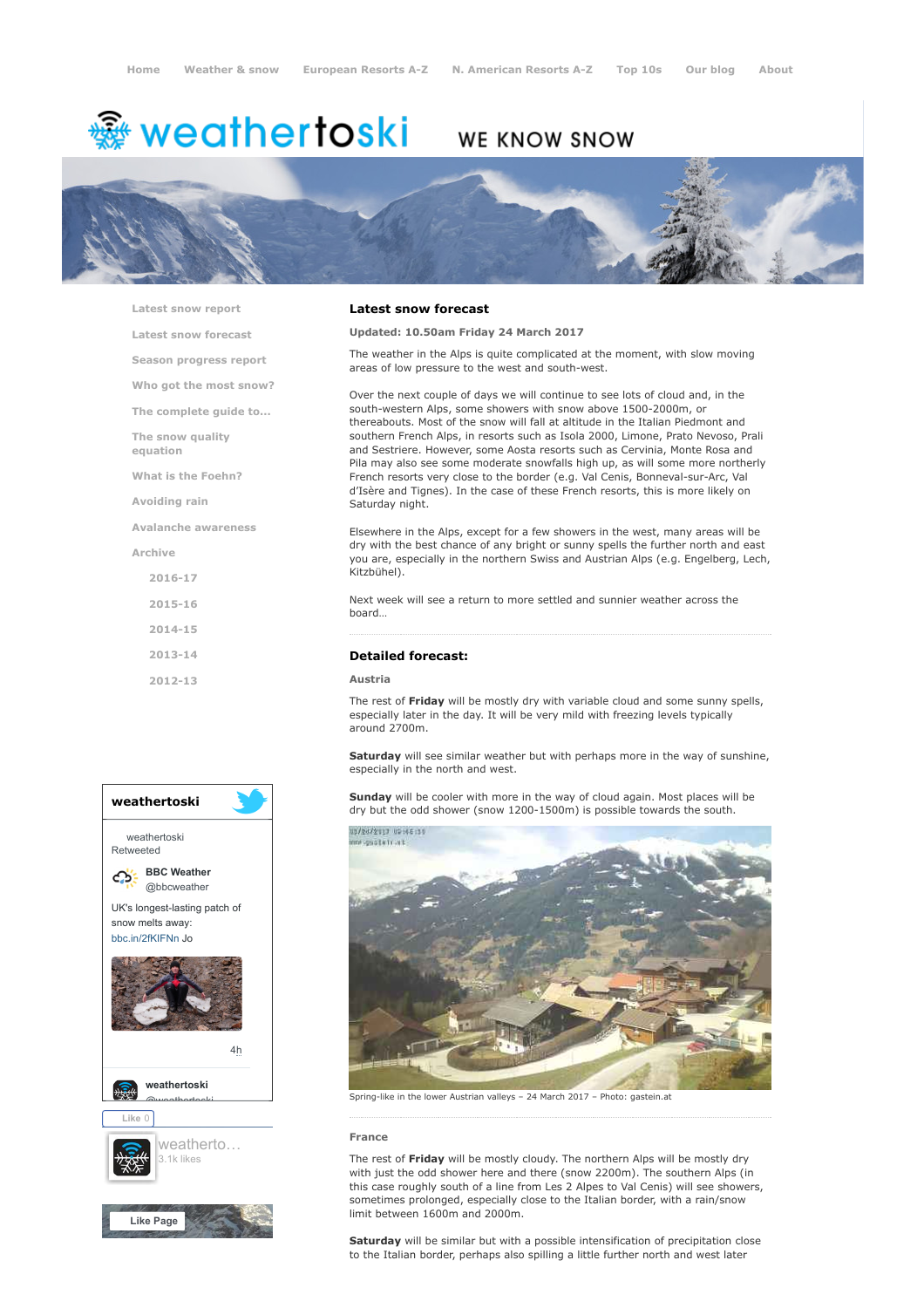Follow me on: **Luitt** 

[Tweet](https://twitter.com/intent/tweet?original_referer=https%3A%2F%2Fwww.weathertoski.co.uk%2Fweather-snow%2Farchive%2Fsnow-forecast-24-03-2017%2F&ref_src=twsrc%5Etfw&text=Weather%20to%20ski%20-%20Snow%20forecast%20-%2024%20March%202017&tw_p=tweetbutton&url=https%3A%2F%2Fwww.weathertoski.co.uk%2Fweather-snow%2Farchive%2Fsnow-forecast-24-03-2017%2F)

Tweet this page





#### Contact us...

Got a burning question about weather or snow conditions in the Alps? [Contact us](https://www.weathertoski.co.uk/about-1/contact-us/) and we'll do our best to answer it...

E: [info@weathertoski.co.uk](mailto:fraser@weathertoski.co.uk)

T: +44 (0)20 3151 3154

(possible heavy snow for Val d'Isère/Tignes on Saturday night). The rain/snow limit will start around 1800m but drop later.

Sunday will see a few showers (snow 1700m) at first, though these should die away to leave many places with a dry and increasingly bright day – particularly away from the border.



#### Italy

The rest of Friday will be rather cloudy. The central and eastern Alps (Lombardy, Dolomites) will be mostly dry and see a few sunny spells. However, further west (Piedmont, Aosta) there will be some showers or longer periods of snow (1600- 2000m).

On Saturday there will be relatively little change in the weather, except that the precipitation may intensify later in the day and overnight, especially close to the French border where the rain/snow limit will descend to 1200-1400m.

Sunday will see a few early showers (snow 1400m) close to the French border, otherwise most places will be dry with plenty of sunshine in the more central and eastern regions.



Snowing this morning in Sestriere – 24 March 2017 – Photo: vialattea.it

#### Switzerland

Friday will be mostly dry but rather cloudy with a few showers close to the Italian border, especially to the east of Zermatt and around the Simplon region (snow 1600m). The best of any sunny breaks will be in the northern Alps where freezing levels will be much higher (2700m).

Saturday will start dry with sunny spells in many regions but the far south/south-west will again be cloudier with a few showers (again heaviest around the Simplon region). Later in the day it will become more generally cloudy in the south-west with some more widespread (but mostly light) showers overnight (snow 1300-1500m).

Sunday will start cloudy with a few showers in places (snow 1300-1500m) but sunny spells should increase as the day goes on.